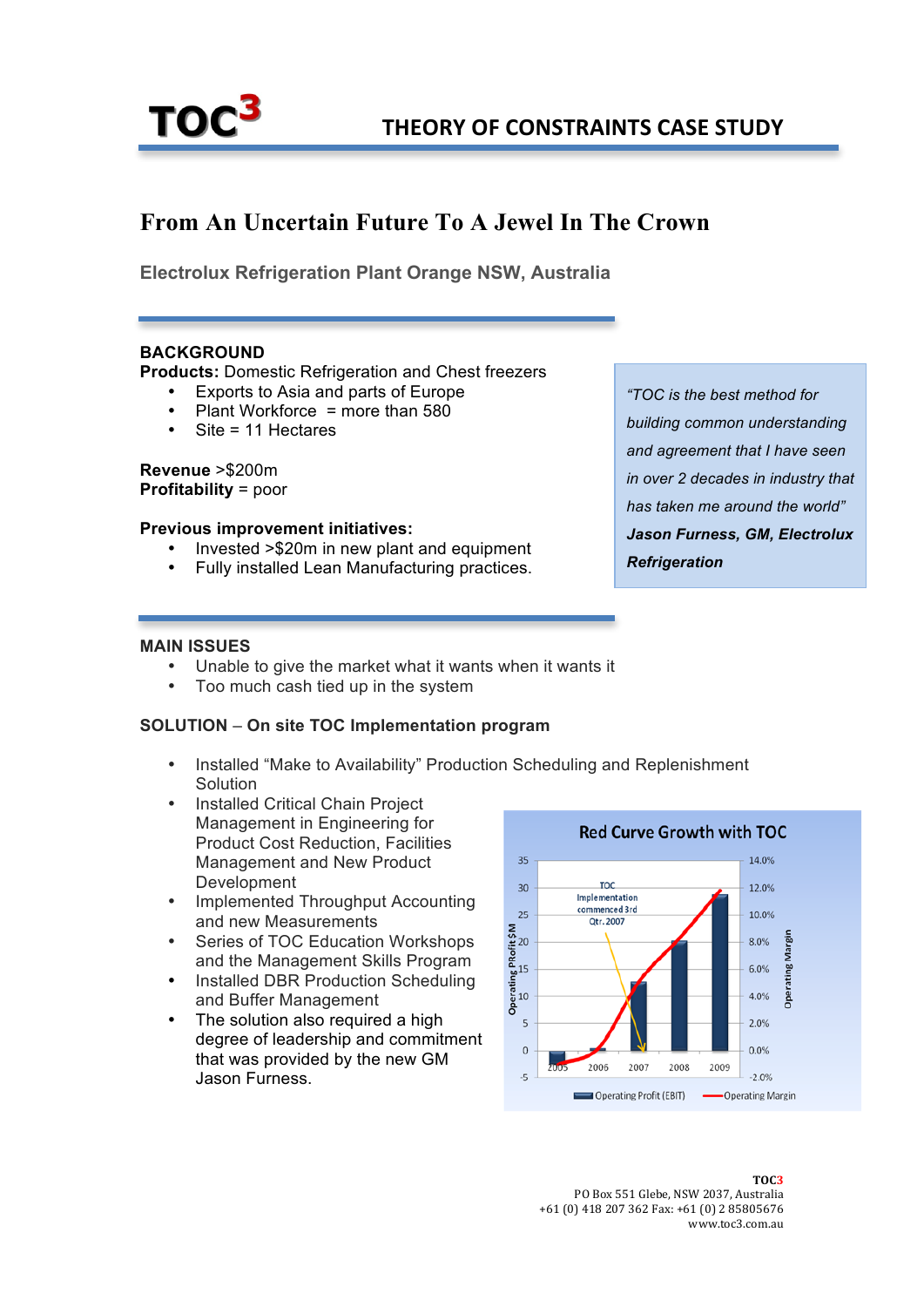| <b>Main Plant</b>                   | <b>Before</b>                                                        | After 12 months                                                                             | Percentage Change or<br>Comment                                                      |
|-------------------------------------|----------------------------------------------------------------------|---------------------------------------------------------------------------------------------|--------------------------------------------------------------------------------------|
| Finished<br>Goods<br>Inventory      | 40 days stock<br>Aug 07                                              | 12 days stock Jun 09.<br>Replenishing daily to meet<br>daily market demand                  | 48% reduction in FG<br>inventory                                                     |
| Cash<br>invested in<br>FG inventory | Not to be<br>disclosed                                               | Achieved a reduction of<br>\$20m in 18 months<br>Releasing cash back into<br>the system     | Simultaneously increased<br>service rates to customers<br>leading to increased sales |
| Production<br>Capacity              | Maximum 1100<br>units per day                                        | Maximum 1550 units per<br>day (after 2 yrs)                                                 | 30% increase in capacity                                                             |
| <b>Back Orders</b>                  | Average 20<br>Days                                                   | Average $2 - 4$ days                                                                        | >50% improvement to<br>customer service                                              |
| Production<br>Flexibility           | Make to 3<br>month forecast                                          | Make to actual sales 2 - 3<br>days turnaround. Highly<br>flexible.                          | Highly responsive to market<br>opportunities                                         |
| Cost<br>Reduction                   | <b>Budgeted</b><br>\$2.5m in direct<br>materials                     | Achieved \$4.1m                                                                             | Achieved additional \$1.6m in<br>savings                                             |
| Operating<br>Margin                 | 5.1% in 2007                                                         | 11.8% in 2009                                                                               | During Global financial Crisis<br>Double the Group Average!                          |
| Exports                             |                                                                      | 50% increase in 2008                                                                        | Zero investment AUD at 92c<br><b>USD</b>                                             |
| <b>Chest</b><br>Freezers            | <b>Before</b>                                                        | After 3 weeks                                                                               |                                                                                      |
| Output                              | Between 140 -<br>170 Units/day -<br>majority small<br>capacity units | Between 220 - 250 Units<br>/day Better mix with larger<br>capacity units + higher<br>margin | Greater than 30% increase in<br>capacity                                             |
| Profitability                       | Poor                                                                 | Dramatic improvement                                                                        | Profitability increased >50%                                                         |
| People                              | Low Morale                                                           | Much happier                                                                                | Discretionary effort increased                                                       |

#### **TOC3**